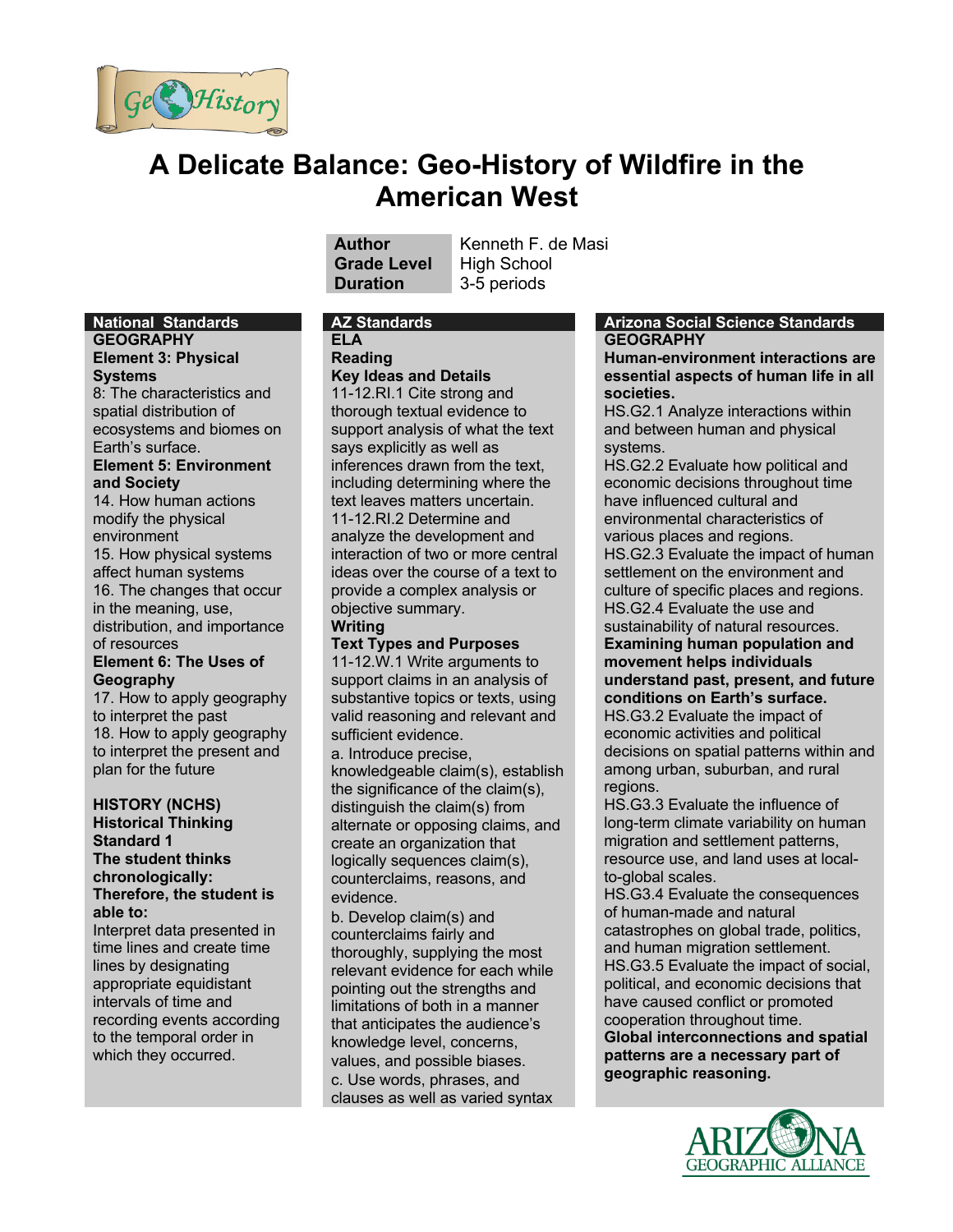Reconstruct patterns of historical succession and duration in which historical developments have unfolded and apply them to explain historical continuity and change.

#### **Historical Thinking Standard 3**

**The student engages in historical analysis and interpretation: Therefore, the student is able to:** Consider multiple perspectives of various peoples in the past by demonstrating their differing motives, beliefs, interests, hopes, and fears.

Draw comparisons across eras and regions in order to define enduring issues as well as large-scale or longterm developments that transcend regional and temporal boundaries.

to link the major sections of the text, create cohesion, and clarify the relationships between claim(s) and reasons, between reasons and evidence, and between claim(s) and counterclaims. d. Establish and maintain a style and tone appropriate to the norms and conventions of the discipline in which they are writing.

e. Provide a concluding statement or section that follows from and supports the argument presented.

# **SCIENCE**

#### **Life Science**

Essential HS.L2U3.18 Obtain, evaluate, and communicate about the positive and negative ethical, social, economic, and political implications of human activity on the biodiversity of an ecosystem. Plus HS+B.L4U1.2 Engage in argument from evidence that changes in environmental conditions or human interventions may change species diversity in an ecosystem.

HS.G4.1 Take an active stance on a geographic issue reflecting its scale (local, regional, state, national, or global)

- Southwestern U.S. Topography and Rivers (b/w and color) https://geoalliance.asu.edu/sites/default/files/ma
- ps/SouthwestTopo\_BW.pdf • https://geoalliance.asu.edu/sites/default/files/ma ps/SouthwestTopo\_Color.pdf
- 1873 Map of U.S. http://memory.loc.gov/cgibin/map\_item.pl?data=/home/www/data/gmd//g md370m/g3701m/g3701gm/gct00008/ca000055. jp2&style=setlmap&itemLink=r?ammem/gmd:@f ied%28NUMBER%2B@band%28g3701gm%2B gct00008%29%29&title=Statistical%2batlas%2b of%2bthe%2bUnited%2bStates%2b
- *The Greatest Good* DVD or access to Internet video programs on 1910 Fires, i.e., YouTube https://www.youtube.com/watch?v=\_0qWjXBlzH E&t=18s (30 min)
- Key Issue and Vocabulary T-Chart and Vocabulary Answer Key
- The 1910 Fires Worksheet and reading https://foresthistory.org/research-explore/usforest-service-history/policy-and-law/fire-u-sforest-service/famous-fires/the-1910-fires/
- Internet-based Resources
- Pens, colored pencils, drawing paper for political cartoons



# **Overview**

Wildfires have been a part of earth's history since time immemorial. For the greater part of the  $20<sup>th</sup>$ century, the U.S. Forest Service practiced a type of fire management called suppression. Other, often contentious, models of ecosystem restoration and forest sustainability now challenge that policy.

# **Purpose**

In this lesson, students critically examine and analyze, from multiple perspectives, the geography and history of wildfire in America and a century of U.S. Forest Service policies and practices of suppression and management

# **Materials**

- Arizona's Topography and Rivers map https://geoalliance.asu.edu/sites/default/files/ma ps/AZTOPO.PDF
- Arizona Relief map https://geoalliance.asu.edu/sites/default/files/ma ps/ArizonaRelief.gif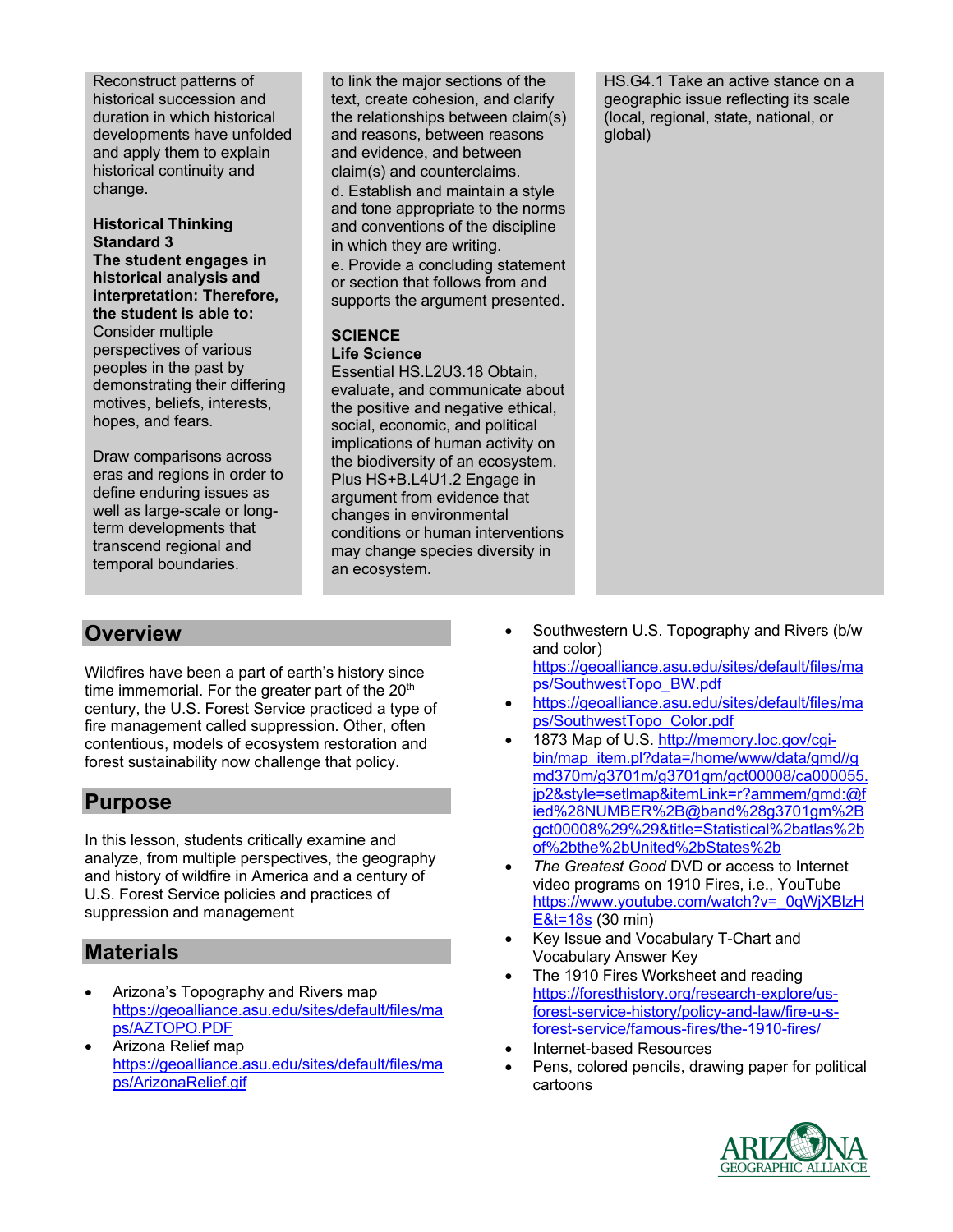- "A Clash of Titans" reading http://toyfj40.freeshell.org/Stories/Fire1910p4.ht ml
- *Forest Firefighting Policy* sequence graphic organizer (timeline)
- *Southwest Fire Science Consortium* "Managing Fire for Multiple Objectives: Blazing the Trail in the Southwest." reading http://swfireconsortium.org/wpcontent/uploads/2012/06/Fire-Policy-Final\_WEB.pdf
- *Reconciling Frictions in Policy to Sustain Fire-Dependent Ecosystems* graphic organizer *and reading*  https://www.frames.gov/documents/usfs/fmt/fmt\_

65-4.pdf

**Objectives**

The student will be able to:

- 6. Define key vocabulary terms, concepts, and issues related to wildfires and fire policy.
- 7. Describe the process of plant succession in a forest ecosystem.
- 8. Diagram a chronology of wildfire policies from the early  $20<sup>th</sup>$  century to the present.
- 9. Evaluate the process by which the policy of fire suppression came to be the standard approach to wildfire.
- 10. Analyze the historical and contemporary impact of the role wildfire suppression and management policies have played in the maintenance, preservation, restoration, and stewardship of America's forests.
- 11. Compose a well-constructed argument.

# **Procedures**

*Prerequisite Skills/Prior Knowledge: Students should have basic understanding of conservationism as one aspect of the Progressive era in American history through the late 19th and early 20th centuries, including the establishment of the nation's national parks, the preservation of forest land by Presidents Harrison, Cleveland, and Roosevelt, and the establishment of the United States Forest Service with Gifford Pinchot as its first administrator.*

*Students have a background in what is climate change and what are its causes and effects.*

#### **SESSION ONE**

1. Introduce the set of lessons by projecting a map of the U.S. showing federal lands and ask students what they notice about the location of the national parks, forests, and monuments.

https://nationalmap.gov/small\_scale/printable/ima ges/preview/fedlands/fedlands3.gif

2. Have students pair up and compose on paper a response to the question: "For what purpose do we have or need national forests and grasslands and how do you define a *healthy forest*?" Give them 5 minutes to complete this and then conduct a class discussion on this question. From this sharing, develop a class-wide definition of what a healthy forest is and compare this definition with others you might find on the Internet.

https://fhm.fs.fed.us/pubs/fhncs/chapter1/a\_healt hy\_forest.htm

3. Project the 1873 map from the Library of Congress. Impress upon them the significance of the decrease in wooded forests, and especially the changes in the amount and location of virgin forests from 1620 through the  $20<sup>th</sup>$  century. http://memory.loc.gov/cgi-

bin/map\_item.pl?data=/home/www/data/gmd//gm d370m/g3701m/g3701gm/gct00008/ca000055.jp 2&style=setlmap&itemLink=r?ammem/gmd:@fied %28NUMBER%2B@band%28g3701gm%2Bgct0 0008%29%29&title=Statistical%2batlas%2bof%2 bthe%2bUnited%2bStates%2b

4. Have students view the program segment "The Big Blowup" from the 2<sup>nd</sup> DVD The Greatest Good (approx. 3 mins). This is an excellent introduction to the early days of the U.S. Forest Service and the catastrophic wildfires that destroyed millions of acres in the Rockies and the Pacific Northwest. You can also find several other online video programs about the1910 fires. https://www.youtube.com/watch?v=\_0qWjXBlzHE &t=18s (30 min)

https://www.youtube.com/watch?v=RzEaoTZ3MX 4 (2 min)

https://www.youtube.com/watch?v=uUj\_KoGXruY (5 min)

5. Distribute copies of the Key Issues, Terms or Concept Vocabulary T-Chart and instruct students to provide definitions, explanations and/or examples. Have students finish vocabulary work as homework if necessary.

#### **SESSION TWO**

- 1. Begin class by reviewing the Vocabulary homework from the day before.
- 2. Project the online maps or have students visit the websites being referenced in the list of Internets Resources (Esri, NOAA, NASA, GeoMAC, Google®Earth, etc.). Provide an overview of some of these resources and lead students through a review of the fundamentals of biogeography, ecosystems, and forest ecology.

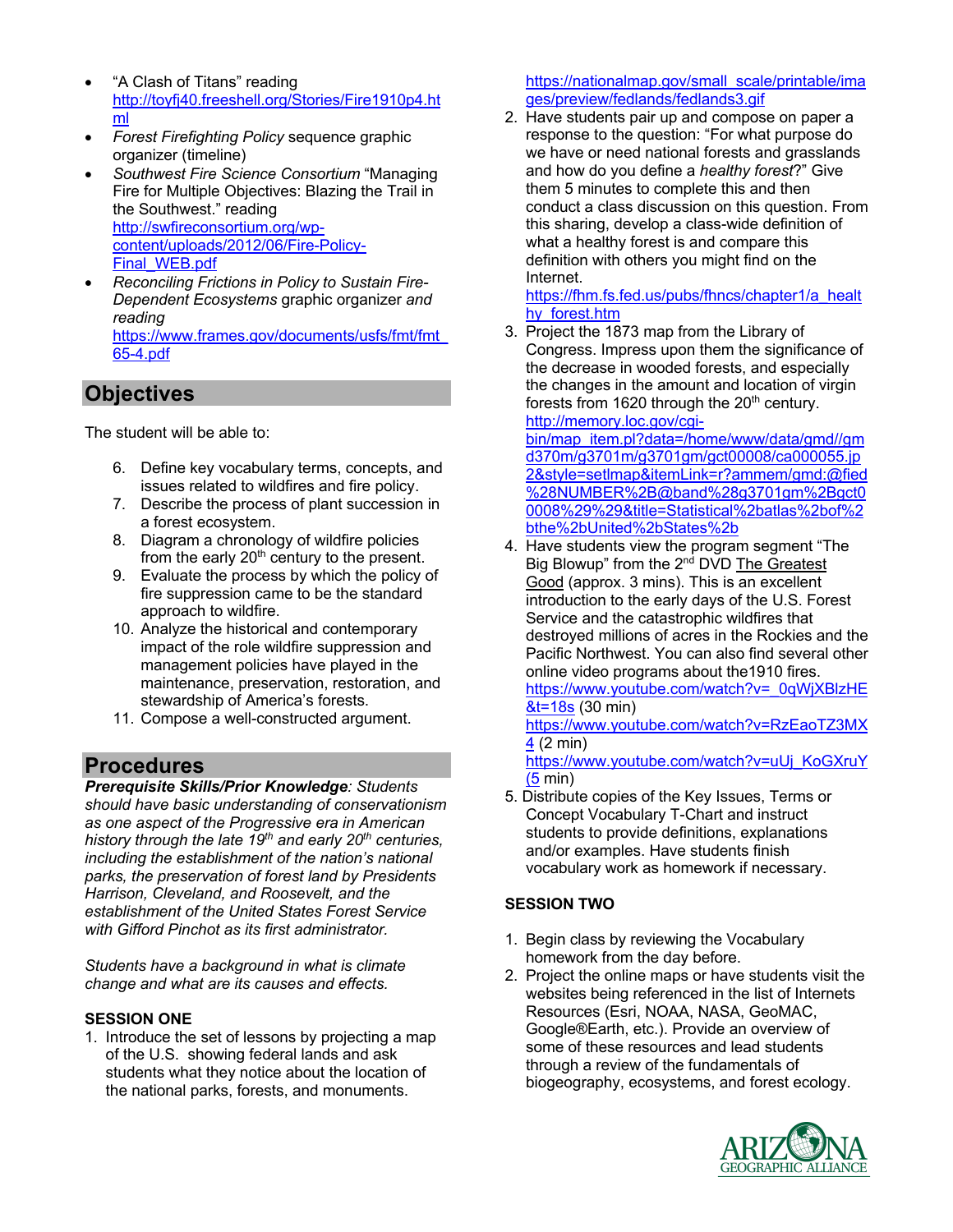- 3. Discuss the impact that this series of fires had on the American *psyche* and that it took place in the context of large wildfires that summer in other parts of the country as well.
- 4. Distribute The 1910 Fires Worksheet and copies of the reading. https://foresthistory.org/researchexplore/us-forest-service-history/policy-andlaw/fire-u-s-forest-service/famous-fires/the-1910 fires/
- 5. Instruct students to read the brief history and respond in writing to each of the questions. (This assignment will provide students with the necessary understanding of why wildfire suppression became the standard policy for the federal government.)
- 6. Conclude class by discussing the questions and answers.

#### **SESSION THREE**

*Prior to this class: Locate online political cartoons dealing with wildfires and climate change to find ones suitable for your community/school population.*

- 1. Begin class by projecting some contemporary political cartoons on forest fires and climate change. Briefly discuss the meaning, impact, and controversial political nature of some of the cartoons.
- 2. Review with students the value of political cartoons in studying and understanding historic events. If needed, project on a screen some of the political cartoons from the early  $20<sup>th</sup>$  century and discuss briefly what issue each cartoon is representing or addressing.
- 3. Distribute copies of the article "A Clash of Titans." http://toyfj40.freeshell.org/Stories/Fire1910p4.ht
- ml 4. Instruct students to read it carefully to identify key ideas such as important issues, differences of opinion on policy, conflicts or problems, historical events, significant decisions, or
- interesting points of view. 5. Have them use the drawing paper and pencils or pens to create an original political cartoon focused on ideas in the Clash of Titans. Remind students of the general requirements for a good political cartoon [borrowed from the PBS NewsHour political cartoon lesson plan website]: The cartoon must have a foundation in truth, its wit/humor is exaggerated not just to get a laugh, but to make a point about the character or subject of the cartoon, and it should have a moral purpose (giving the viewer something to think about, either supporting or refuting the message).
- 6. Post or project the cartoons in the classroom and have students discuss their work and ideas.

7. Remind students again of the importance of recognizing in what ways more than one interpretation of factual materials is valid.

#### **SESSION THREE**

- 1. Begin class with reminding students of the meaning and importance of *thinking spatially* in the study of geography and history. One way to think spatially is through a chronological list of events (timeline)
- 2. During the upcoming timeline assignment, they should identify possible (and potentially conflicting) reasons the policy of wildfire suppression came to be the standard response. They should consider the occurrence of wildfire in America throughout the century in the context of other events taking place in the world. They should think about the nature of wildfire and where it has often been situated in the continental U.S. in the past century, and especially in the past few decades? Finally, they should evaluate the fire suppression model in the light of what we have learned from science about fire, the environment and climate?
- 3. Review with students the skills needed to create a graphic timeline (clear titles, dates, and comprehensible illustrations). Distribute copies of the "Forest Firefighting Policy Sequence Graphic Organizer" to the students. Project or have students access this National Parks Service website:

https://www.nps.gov/subjects/fire/wildfire-historytimeline.htm

- 4. Instruct students to work in pairs and read through the NPS Wildland Fire Timeline (1736 to 2017). They are to select the 10 most important events (in their opinion) and write the title of the event, its date, and illustrate the event. Even though they are working in pairs, they should each be doing their own timelines.
- 5. Note: The Timeline has clickable events on the left and some of the dots on the timeline have many events connected to it. You may want to limit the scope to just a few years. This may become a homework assignment if not completed in class.

#### **SESSION FOUR**

- 1. Have students share their 10 most important events with a student they did not partner with in Session Three. If time permits, see if the class can arrive at 10 events that truly seem the best choices.
- 2. Distribute paper copies of or have students access the article from the *Southwest Fire Science Consortium* "Managing Fire for Multiple

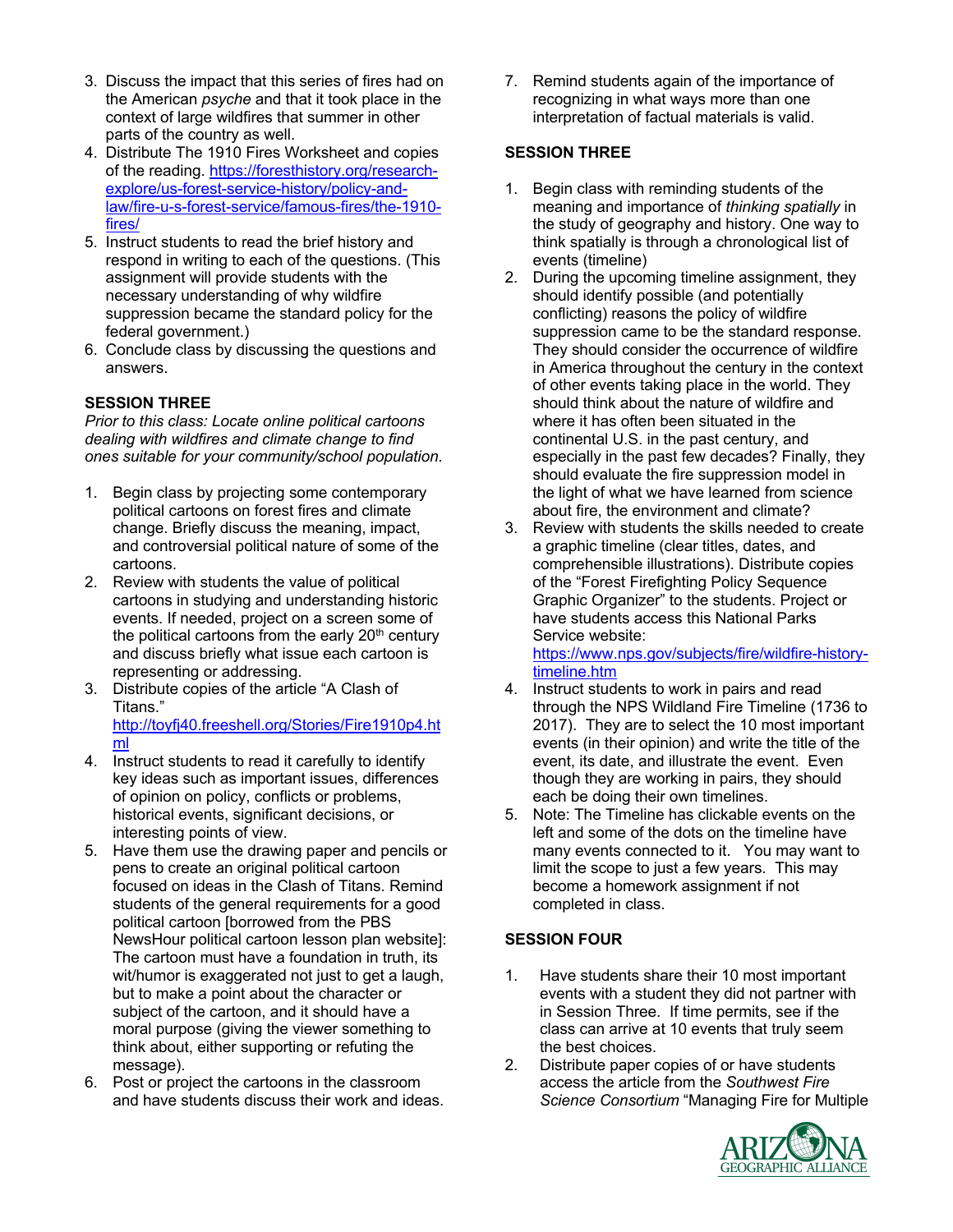Objectives: Blazing the Trail in the Southwest." http://swfireconsortium.org/wpcontent/uploads/2012/06/Fire-Policy-

Final WEB.pdf (This reading assignment that will help students clarify post-2009 changes to federal wildfire management policy and help students formulate thoughts for their written argument on healthy forests and wildland fire policy.)

- 3. Distribute paper copies or project "Reconciling Frictions in Policy to Sustain Fire-Dependent Ecosystems." Distribute the *Reconciling Frictions in Policy to Sustain Fire-Dependent Ecosystems* graphic organizer. https://www.frames.gov/documents/usfs/fmt/fmt \_65-4.pdf
- 4. Read and discuss the information as a whole class and complete the graphic organizer. (This assignment will provide students with an understanding of the many factors that influence and complicate wildland fire policy for land managers.)
- 5. Ticket Out the Door: "Fire is unique in that it can be either a beneficial natural process or a devastating catastrophe." Explain this statement in your own words.

#### **SESSION FIVE**

- 1. Begin class by recalling the definition of healthy forests that the class developed at the start of this lesson. Ask them to think about it again as they have now gained a better understanding of the relationship between fire, ecosystems and humans, and see if the definition still suits them.
- 2. Instruct students to compose an argument that addresses the question: "How do you define a *healthy forest* and what should the federal policy on wildland fires be in order to ensure the future of healthy forest ecosystems?"
- 3. End class with this quote from Stephen Pyne, "Fire matters because nothing else can so alter the land at a stroke, which is why fire remains today, as at the founding of forestry in the United States, the great instrument of any land stewardship that seeks to preserve or enhance the ecological integrity of a place, and why, a century from now, scholars will look back and say that we too got it wrong in our particulars. What we can hope is that we will get the basics right: that fire is something many lands need, and that we as a species must do our part to get it right with dedication, humility, and tolerance."

#### **Social Science, ELA, and Science**

The final assessment (argument) can be graded using the rubric provided. Mastery will be considered 3 or higher in each of the categories scored.

The Key Issue and Vocabulary T-Chart can be graded for accuracy and completeness. Mastery will be considered a score of 80% or higher.

#### **ELA and Social Science**

The 1910 Fires Worksheet can be graded for accuracy and completeness. Mastery will be considered a score of 80% or higher.

The political cartoon "A Clash of Titans" can be scored with the 6 Traits Writing Rubric with a focus on Ideas and Content. Mastery will be considered 3 or higher.

#### **Social Science**

The Forest Firefighting Policy Sequence Graphic Organizer can be graded for accuracy and completeness. Mastery will be considered a score of 80% or higher.

# **Extensions**

Trace the history of federal (and/or local) laws and efforts to ensure or restore forest ecosystem health and the probable impact of the law or effort on wildfire.

Research one of the major catastrophic wildfires of the past 100 years and prepare a brief report on its cause, impact, results and possible lessons learned that influenced fire policy.

Examine the impact of the global climate change in the late 20<sup>th</sup> century and early 21<sup>st</sup> century on forest ecosystems in the American Southwest by creating a PowerPoint© presentation to share with the class

### **Sources**

#### **Highly recommended reading:**

- **•** *America's Fires: A Historical Context for Policy and Practice* by Stephen J. Pyne; Forest History Society, 2010.
- **•** *The Wildfire Reader* by George Wuerthner (ed.); Island Press, 2006.

#### **Additional selected reading:**



### **Assessment**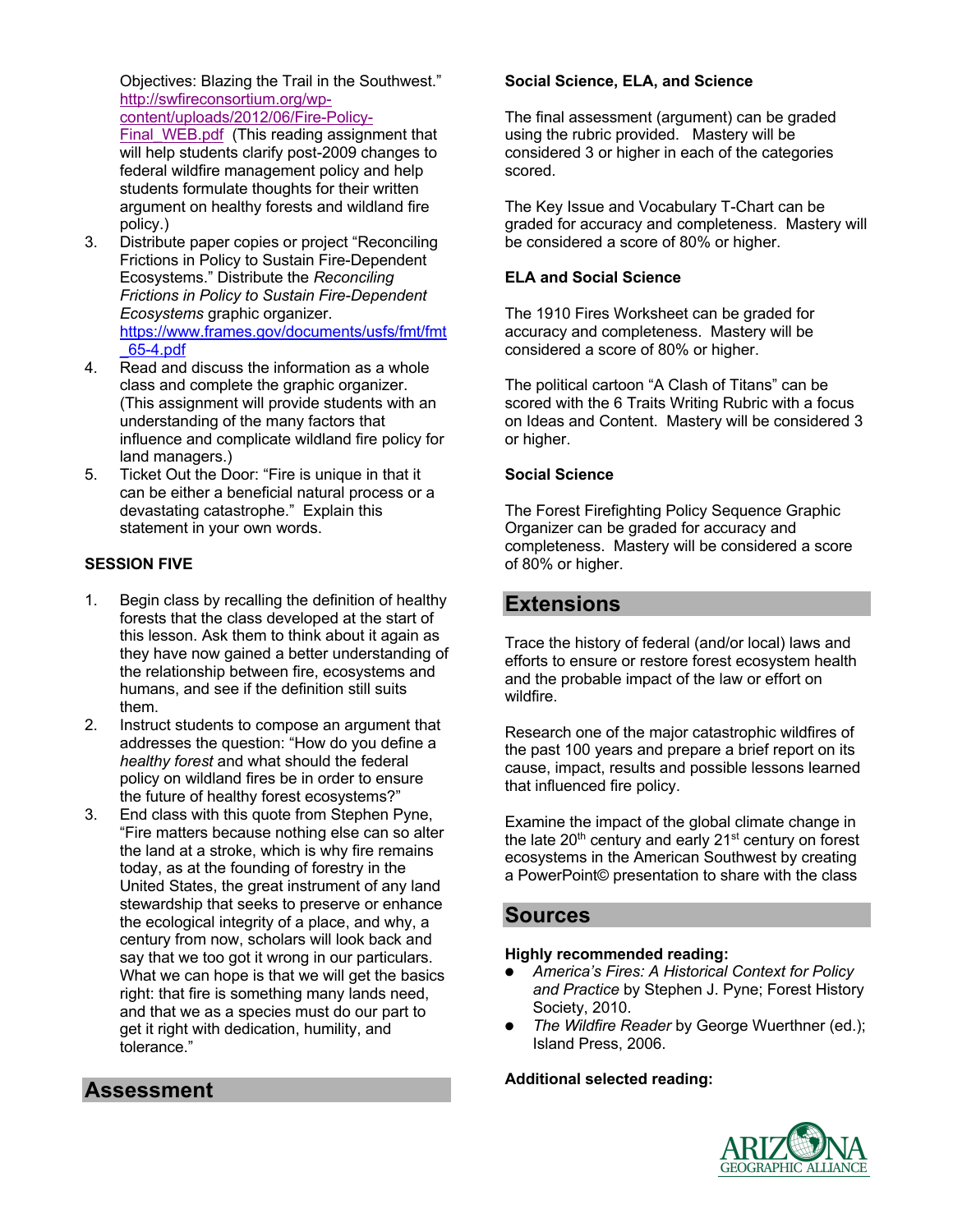- **•** *American Forests: A History of Resiliency and Recovery* by Douglas W. MacCleery; Forest History Society, 2012.
- **•** *The Big Burn: Teddy Roosevelt and the Fire that Saved America* by Tim Egan; Houghton Mifflin Harcourt, 2009.
- **•** *Burning Questions: America's Fire With Nature's Fire* by David Carle; Praeger Publishers, 2002.
- **•** *The History Teacher* 45, No. 3 (May 2012): 405- 420. "Avoiding the Complex History, Simple Answer Syndrome: A Lesson Plan for Providing Depth and Analysis in the High School History Classroom" by David H. Lindquist.
- **•** *Fire in America: A Cultural History of Wildland and Rural Fire* by Stephen J. Pyne; University of Washington Press, 1982.
- **•** *Forest Sustainability: The History, the Challenge, the Promise* by Donald W. Floyd; Forest History Society, 2002.
- **•** *Introduction to Fire in California* by David Carle; University of California Press, 2008.
- **•** *Living With Fire: Fire Ecology and Policy for the Twenty-First Century* by Sara E. Jensen and Guy R. McPherson; University of California Press, 2008.
- **•** *Looking Through the Smoke* by E.F. "Jinx" Pyle; Git a Rope! Publishing, 2002.
- **•** *The Monster Reared His Ugly Head: The Story of Rodeo-Chediski Fire and Fire as a Tool of Nature* by Jim Paxon; Cedar Hill Publishing, 2007.
- **•** *Pathway to Sustainability: Defining the Bounds on Forest Management* by John Fedkiw, et.al.; Forest History Society, 2004.
- **•** *A Sand County Almanac* by Aldo Leopold; Ballantine Books, 1966.
- **•** *Scorched Earth: How the Fires of Yellowstone Changed America* by Rocky Barker; Island Press, 2005.
- **•** *Tending Fire: Coping With America's Wildland Fires* by Stephen J. Pyne; Island Press, 2004.
- **•** *The Tinder Box: How Politically Correct Ideology Destroyed the U.S. Forest Service* by Christopher Burchfield; Stairway Press, 2012.
- **•** *Uncommon Ground: Rethinking the Human Place in Nature* by William Cronon (ed.); Island Press, 2006.
- **•** *Year of the Fires: The Story of the Great Fires of 1910* by Stephen J. Pyne; Mountain Press Publishing, 2008.

# **Selected Films on Wildfire**

#### **The Greatest Good**

The choices about how we use our rich natural heritage are filled with controversy. Whether it is the protection of endangered species or meeting

the needs of a growing public, the fate of public lands is constantly challenged by the constraints of democracy. Visionary foresters Gifford Pinchot and Aldo Leopold shaped the debate over land stewardship for a hundred years. Their journey from the "wise use" of resources to the idea of a "land ethic" has defined the evolution of the Forest Service and the management of National Forests and Grasslands. (2005, 3-DVD set, 300+ min)

#### **Nova: Fire Wars**

In the program, NOVA accompanies the men and women of a wildland firefighting crew known as the Arrowhead Hotshots as they battle one of the most destructive wildfire seasons ever, the summer of 2000. (2002, DVD, 120 min.) **Yellowstone Aflame**

An exciting film showing Yellowstone before, during, and after the Great Yellowstone Fires of 1988. Learn the complete story where the fires and their gale force winds destroyed millions of trees, burned nearly a million acres and yet, gave birth to a new cycle of growth that will insure a healthy forest for years to come. (2008, DVD, 65 min.)

# **Classroom Lesson Sources**

#### *Library of Congress 1873 map*

http://memory.loc.gov/cgi-

bin/map\_item.pl?data=/home/www/data/gmd//g md370m/g3701m/g3701gm/gct00008/ca000055. jp2&style=setlmap&itemLink=r?ammem/gmd:@f ield%28NUMBER%2B@band%28g3701gm%2B gct00008%29%29&title=Statistical%2batlas%2b of%2bthe%2bUnited%2bStates%2b

#### *The 1910 Fires* Reading

https://foresthistory.org/research-explore/usforest-service-history/policy-and-law/fire-u-sforest-service/famous-fires/the-1910-fires/

*A Clash of Titans* by Jim Petersen, Evergreen Magazine [Winter Edition 1994-1995] http://toyfj40.freeshell.org/Stories/Fire1910p4.ht ml

*The U.S. Forest Service* Reading http://www.foresthistory.org/ASPNET/Publication s/first\_century/index.htm

#### *Managing Fire for Multiple Objectives* Reading

http://gallery.mailchimp.com/35f64585b7351c71 937d858e9/files/Fire\_Policy\_Final.pdf

# **YouTube Videos – Recommended!**